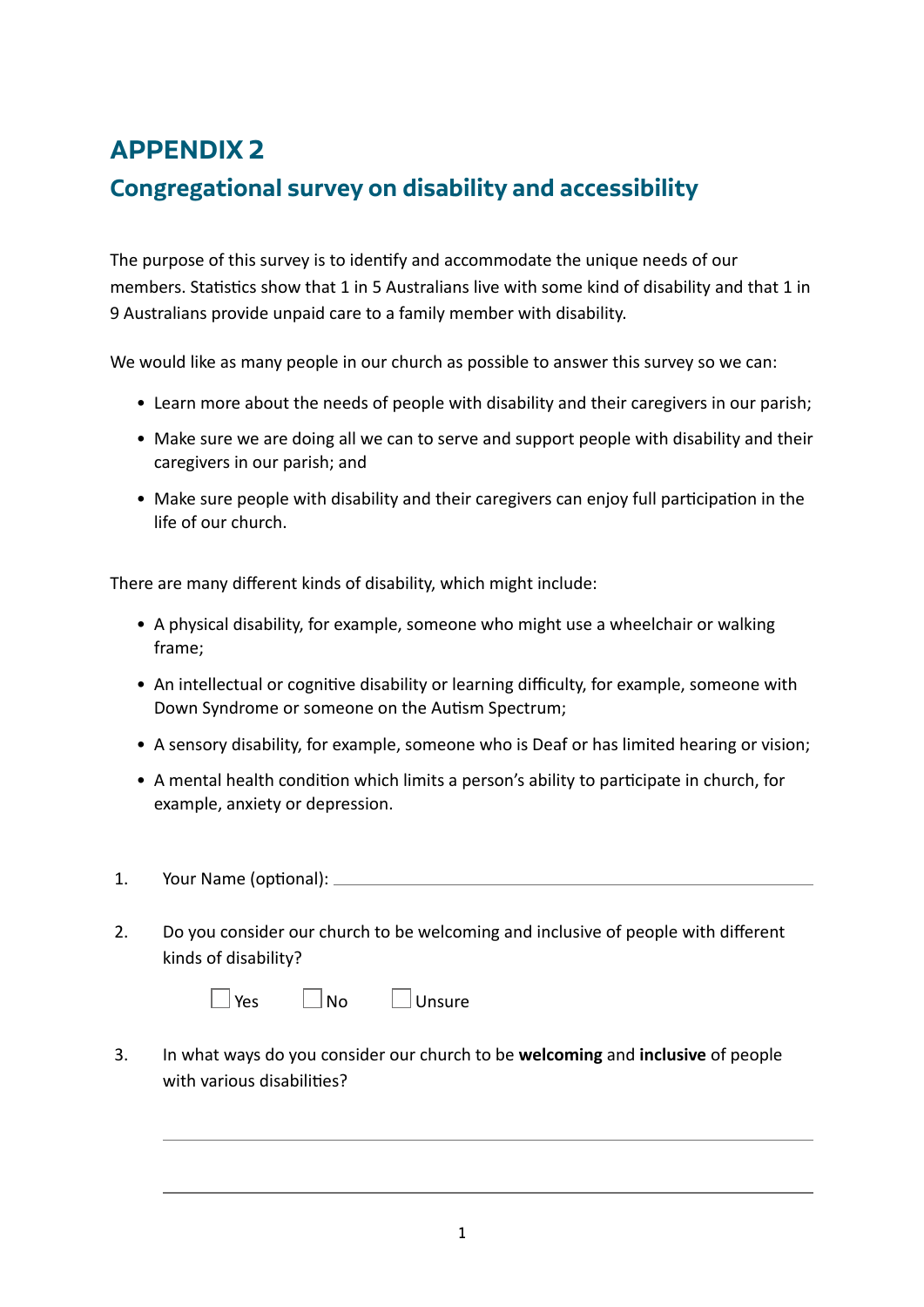| In what areas do you think our church needs to improve in the way we welcome and<br>include people with various disabilities? |  |  |  |  |  |  |
|-------------------------------------------------------------------------------------------------------------------------------|--|--|--|--|--|--|
|                                                                                                                               |  |  |  |  |  |  |
|                                                                                                                               |  |  |  |  |  |  |
| Do you or an immediate family member have a disability?                                                                       |  |  |  |  |  |  |
| $\Box$ No<br>」Unsure<br>Rather not say<br>Yes                                                                                 |  |  |  |  |  |  |
| If yes, is that person:                                                                                                       |  |  |  |  |  |  |
| Yourself<br>A family member<br>J You'd rather not say                                                                         |  |  |  |  |  |  |
| If yes, what kind of disability does the person experience (tick all that apply):                                             |  |  |  |  |  |  |
| A physical disability                                                                                                         |  |  |  |  |  |  |
| An intellectual/cognitive disability or learning difficulty                                                                   |  |  |  |  |  |  |
| A sensory disability                                                                                                          |  |  |  |  |  |  |
| A mental health condition                                                                                                     |  |  |  |  |  |  |
| Autism Spectrum Disorder                                                                                                      |  |  |  |  |  |  |
| ┌──┐<br>Other                                                                                                                 |  |  |  |  |  |  |
| Unsure                                                                                                                        |  |  |  |  |  |  |
| Rather not say                                                                                                                |  |  |  |  |  |  |
| Is there anything else you would like to tell us about you or your family member's<br>disability?                             |  |  |  |  |  |  |

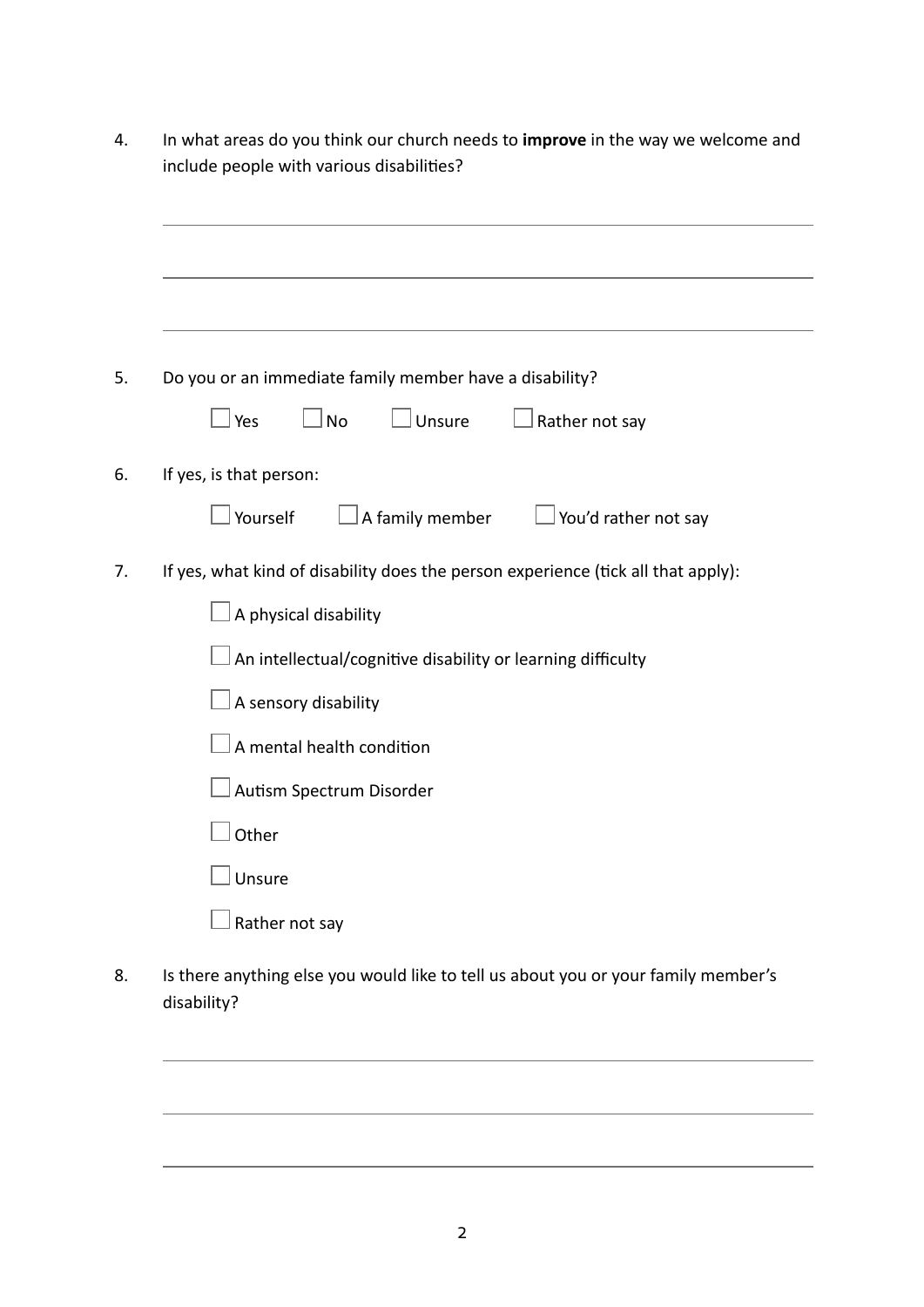9. What areas or ministries of the church are the **easiest** for you or your family member to access?

#### Physical spaces

| $\square$ Main church building; |  |
|---------------------------------|--|
|---------------------------------|--|

 $\Box$  Hall/Kitchen/Other church spaces;

 $\square$  Bathrooms;

Car park;

Other:

#### Ministries

 $\Box$  Sunday services;

 $\Box$  Children's/Youth ministries;

 $\Box$  Bible Study Group;

 $\Box$  Church meetings;

 $\Box$  Ability to serve (e.g., as a welcomer, as a youth leader; in music ministry etc);

Other: and the contract of the contract of the contract of the contract of the contract of the contract of the contract of the contract of the contract of the contract of the contract of the contract of the contract of the

10. What areas or ministries of the church are the **hardest** for you or your family member to access?

### Physical spaces

| $\Box$ Main church building;             |
|------------------------------------------|
| $\Box$ Hall/Kitchen/Other church spaces; |
| $\Box$ Bathrooms;                        |
| $\Box$ Car park;                         |
| uther:                                   |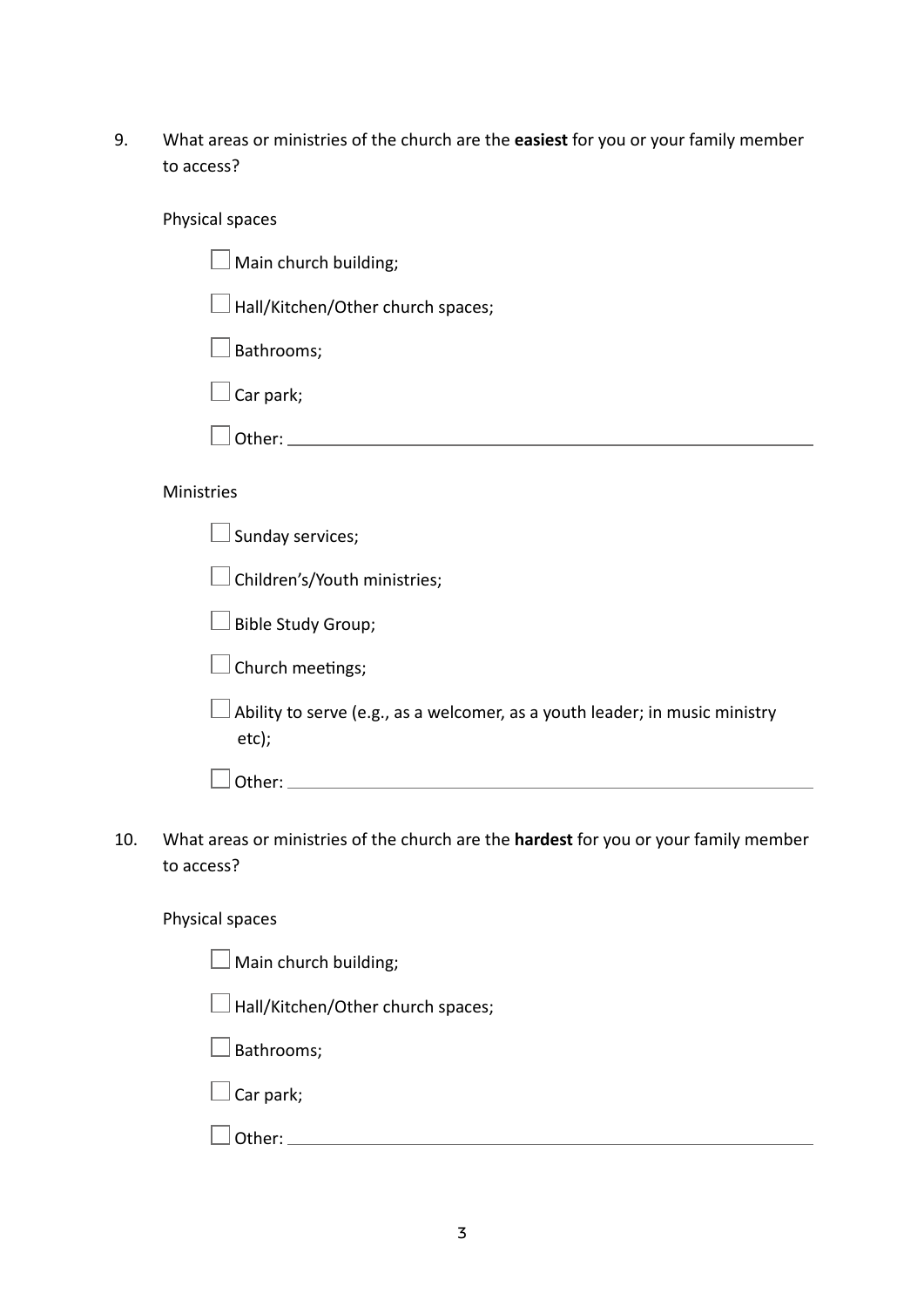#### Ministries

 $\Box$  Sunday services;

Children's/Youth ministries;

 $\Box$  Bible Study Group;

 $\Box$  Church meetings;

 Ability to serve (e.g., as a welcomer, as a youth leader; in music ministry etc);

| $\sim$ $\sim$ $\sim$<br>. . |  |  |  |  |
|-----------------------------|--|--|--|--|
|                             |  |  |  |  |

11. Is there anything further you would like to tell us about you or your family member's ability to participate in church?

12. What would enhance your/their ability to participate fully in the church? (tick all that apply)

Improved physical access inside/outside the church (eg. more ramps);

Large print documents such as bulletins, song sheets, Bibles etc;

 $\Box$  The installation of a hearing loop for people who use hearing aids;

 Seating with spaces for people in wheelchairs and who other mobility devices;

Seating with armrests;

Better lighting to read people's lips when they are speaking;

Captioning on videos used in church and online;

Communion being brought to people with mobility difficulties;

 $\Box$  Welcomers who could assist you with seating in the church;

 $\Box$  A more accessible children's/youth ministry program;